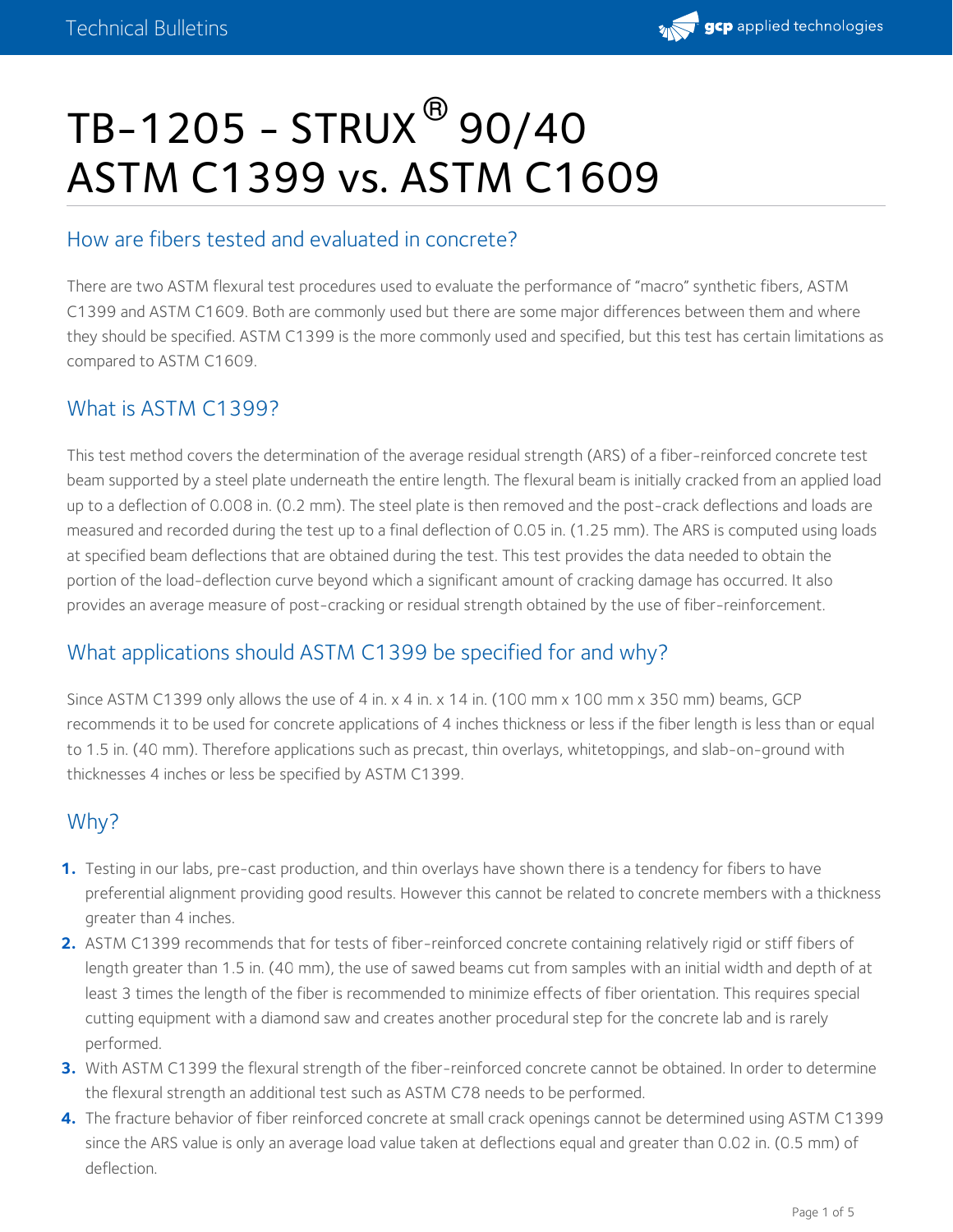

#### Figure 1



## What is ASTM C1609?

This test method evaluates the flexural performance of fiber-reinforced concrete using parameters derived from the load-deflection curve. This is obtained by testing a simply supported beam under third-point loading using a closedloop, servo-controlled testing system. Without this closed-loop control system, stable crack propagation after peak is very unlikely to be achieved. (Unlike ASTM C1399, a steel plate is NOT used for achieving controlled cracking of concrete.)

This test method provides for the determination of first-peak and peak loads and the corresponding stresses calculated by inserting them in the formula for modulus of rupture.

It also requires determination of residual loads at specified deflections, and the corresponding residual flexural strength (see NOTE 1). At the option of the specifier, it provides for determination of specimen toughness based on the area under the load-deflection curve up to a prescribed deflection (see NOTE 2).

## What applications should ASTM C1609 be specified for and why?

- 1. The larger beam allows the use of macro fibers up to 2.5 in. (65 mm) in length. This will accommodate for the majority of macro fibers on the market that have lengths between 1.5 to 2.5 in. (38 to <sup>65</sup> mm). **1.**
- 2. The potential preferential alignment of fibers is now reduced and a more random distribution of fibers both horizontally, vertically and diagonally will occur similar to "real life" concrete with fibers. **2.**

To summarize the differences between ASTM C1399 versus ASTM C1609 with respect to preferential fiber alignment of small versus large beams, Figure 3 represents STRUX® 90/40 cast from identical concrete placed in small and large beams and then tested.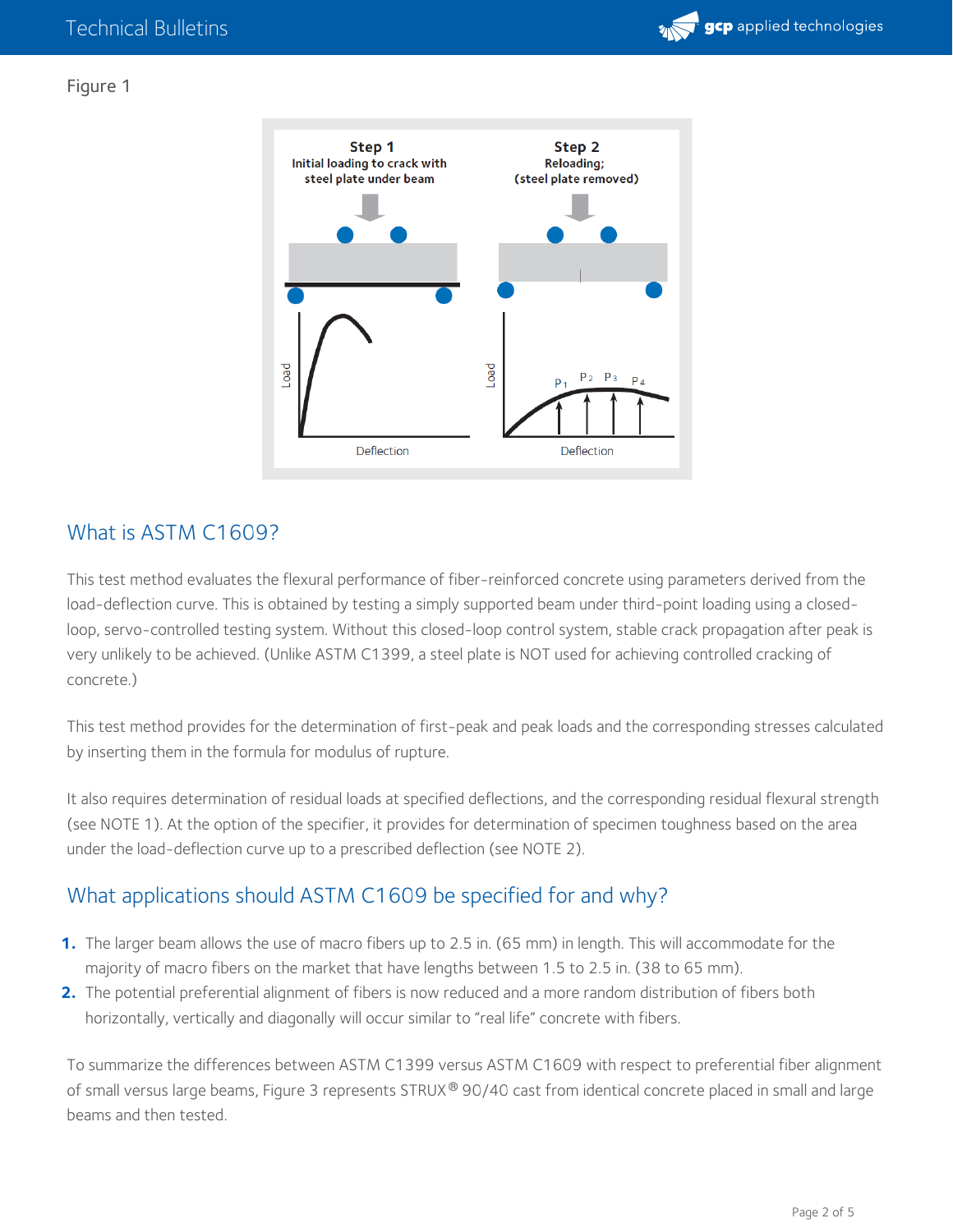

Tables 1 and 2 represents the ARS values (ASTM C1399) and fe<sup>3</sup> values (ASTM C1609, formerly ASTM C1018-97) for a variety of addition rates and concrete strengths. The values in the tables are a result from over 500 beam tests done in the Research & Development Laboratory at GCP Applied Technologies.

#### Figure 2



#### Figure 3



## Table 1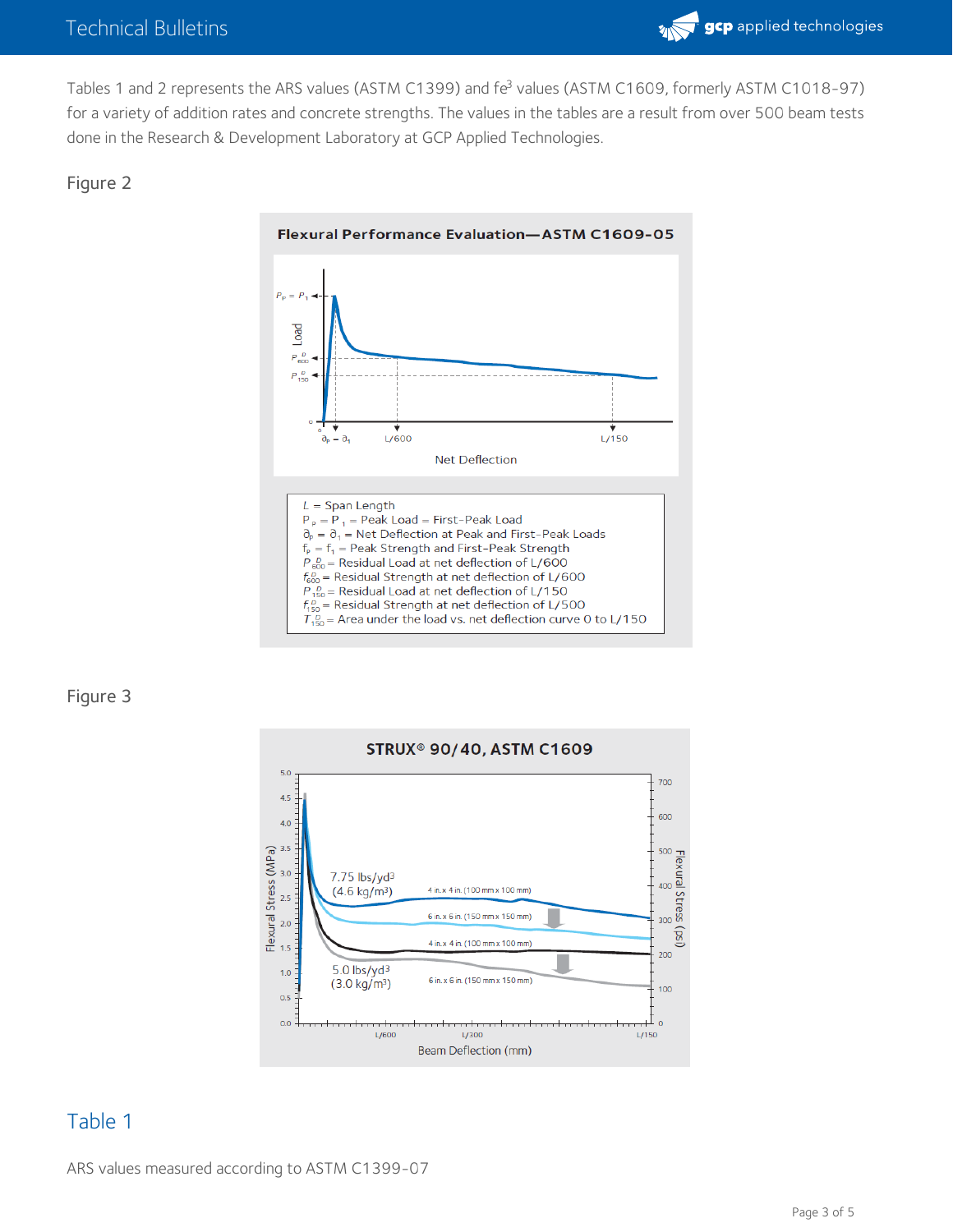

#### STRUX **®** 90/40 lbs/yd 3 Cylinder Compressive Strength (psi)

|     | 3,000 | 3,500 | 4,000                    | 4,500                    | 5,000                    | 5,500                    | 6,000                    |  |  |  |  |
|-----|-------|-------|--------------------------|--------------------------|--------------------------|--------------------------|--------------------------|--|--|--|--|
| 3.0 | 95    | 110   | $\overline{\phantom{a}}$ | $\overline{\phantom{a}}$ | $\overline{\phantom{a}}$ | $\overline{\phantom{a}}$ | $\overline{\phantom{a}}$ |  |  |  |  |
| 3.5 | 125   | 140   | 150                      | 160                      | 175                      | $\overline{\phantom{a}}$ | $\overline{\phantom{a}}$ |  |  |  |  |
| 4.0 | 150   | 165   | 175                      | 185                      | 200                      | 210                      | 220                      |  |  |  |  |
| 4.5 | 175   | 185   | 195                      | 210                      | 220                      | 230                      | 245                      |  |  |  |  |
| 5.0 | 195   | 205   | 215                      | 230                      | 240                      | 250                      | 250                      |  |  |  |  |
| 5.5 | 215   | 225   | 235                      | 245                      | 255                      | 270                      | 280                      |  |  |  |  |
| 6.0 | 230   | 240   | 250                      | 260                      | 275                      | 285                      | 295                      |  |  |  |  |
| 6.5 | 245   | 255   | 265                      | 275                      | 285                      | 300                      | 320                      |  |  |  |  |
| 7.0 | 260   | 270   | 280                      | 290                      | 300                      | 310                      | 320                      |  |  |  |  |
| 7.5 | 270   | 280   | 295                      | 305                      | 315                      | 325                      | 335                      |  |  |  |  |

## Table 2

Fe<sup>3</sup> values measured according to JSCE\* (JCI-SF4)

| <b>STRUX®</b><br>90/40 lbs/yd <sup>3</sup> | <b>Cylinder Compressive Strength (psi)</b> |       |        |       |       |                          |                          |  |  |  |  |
|--------------------------------------------|--------------------------------------------|-------|--------|-------|-------|--------------------------|--------------------------|--|--|--|--|
|                                            | 3,000                                      | 3,500 | 4,000  | 4,500 | 5,000 | 5,500                    | 6,000                    |  |  |  |  |
| 3.0                                        | 95                                         | 105   | $\sim$ |       | ÷     |                          |                          |  |  |  |  |
| 3.5                                        | 105                                        | 115   | 125    | 135   | 140   | $\overline{\phantom{a}}$ | $\overline{\phantom{a}}$ |  |  |  |  |
| 4.0                                        | 120                                        | 130   | 140    | 150   | 155   | 165                      | 175                      |  |  |  |  |
| 4.5                                        | 135                                        | 145   | 155    | 165   | 170   | 180                      | 190                      |  |  |  |  |
| 5.0                                        | 150                                        | 160   | 170    | 180   | 185   | 195                      | 205                      |  |  |  |  |
| 5.5                                        | 165                                        | 175   | 185    | 195   | 200   | 210                      | 220                      |  |  |  |  |
| $6.0\,$                                    | 180                                        | 190   | 200    | 210   | 215   | 225                      | 235                      |  |  |  |  |
| 6.5                                        | 195                                        | 205   | 215    | 225   | 235   | 240                      | 250                      |  |  |  |  |
| 7.0                                        | 210                                        | 220   | 230    | 240   | 250   | 255                      | 265                      |  |  |  |  |
| 7.5                                        | 225                                        | 235   | 245    | 255   | 265   | 270                      | 280                      |  |  |  |  |